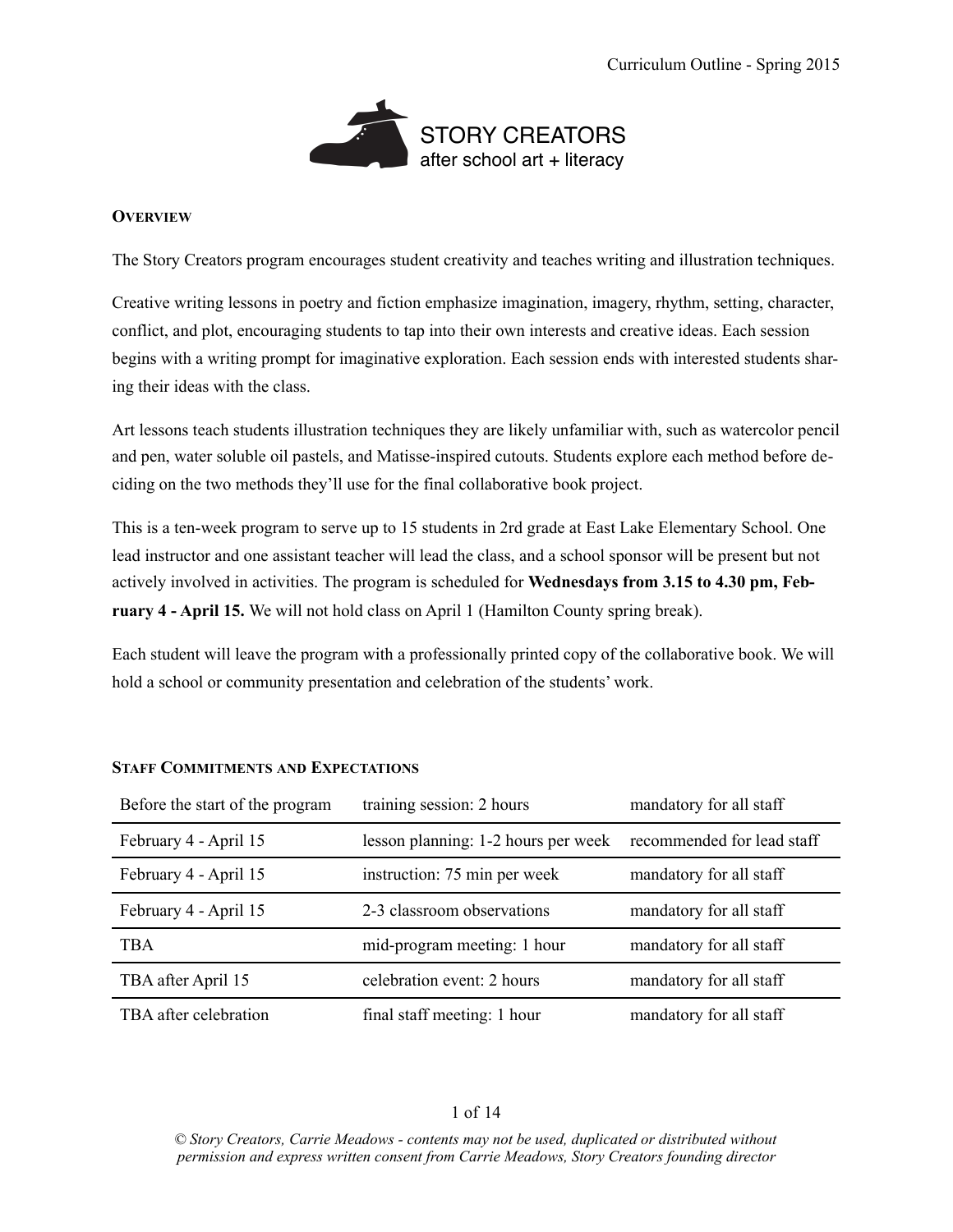**UTC student interns** must attend all class sessions and mandatory meetings, and complete the following activities for ThinkAchieve credit: pre-program survey, mid-program survey, and final reflective essay. [Attendance is required during UTC holidays—Story Creators programs follow the Hamilton County](http://www.hcde.org/?DivisionID=16321)  school calendar.

**All staff members** work one 75-minute instructional period per week during the ten weeks, not including transportation, student dismissal, set up, and clean up. Lead instructors are required to prepare for each session based on the suggested lessons plans. Assistant instructors are expected to help with set up and clean up. Lead and assistant instructors must manage student dismissal.

[Please review the H](http://ele.hcde.org/?PageName=NotifyMe)[amilton County school calendar](http://www.hcde.org/?DivisionID=16321) [and sign up for Hamilton County's NotifyMe text](http://ele.hcde.org/?PageName=NotifyMe)  messaging service for information regarding school closures.

## **Substitute Procedures**

If you are unable to attend a session, contact the coordinator and all instructors as soon as possible. The director can usually fill in for a sick staff member with a few hours notice.

## **Payment Procedures**

Your employment stipend will be disbursed as a single payment at the end of the program. You must complete a W-9 during training for your check to process. Payment may be prorated if you miss staff meetings or class sessions.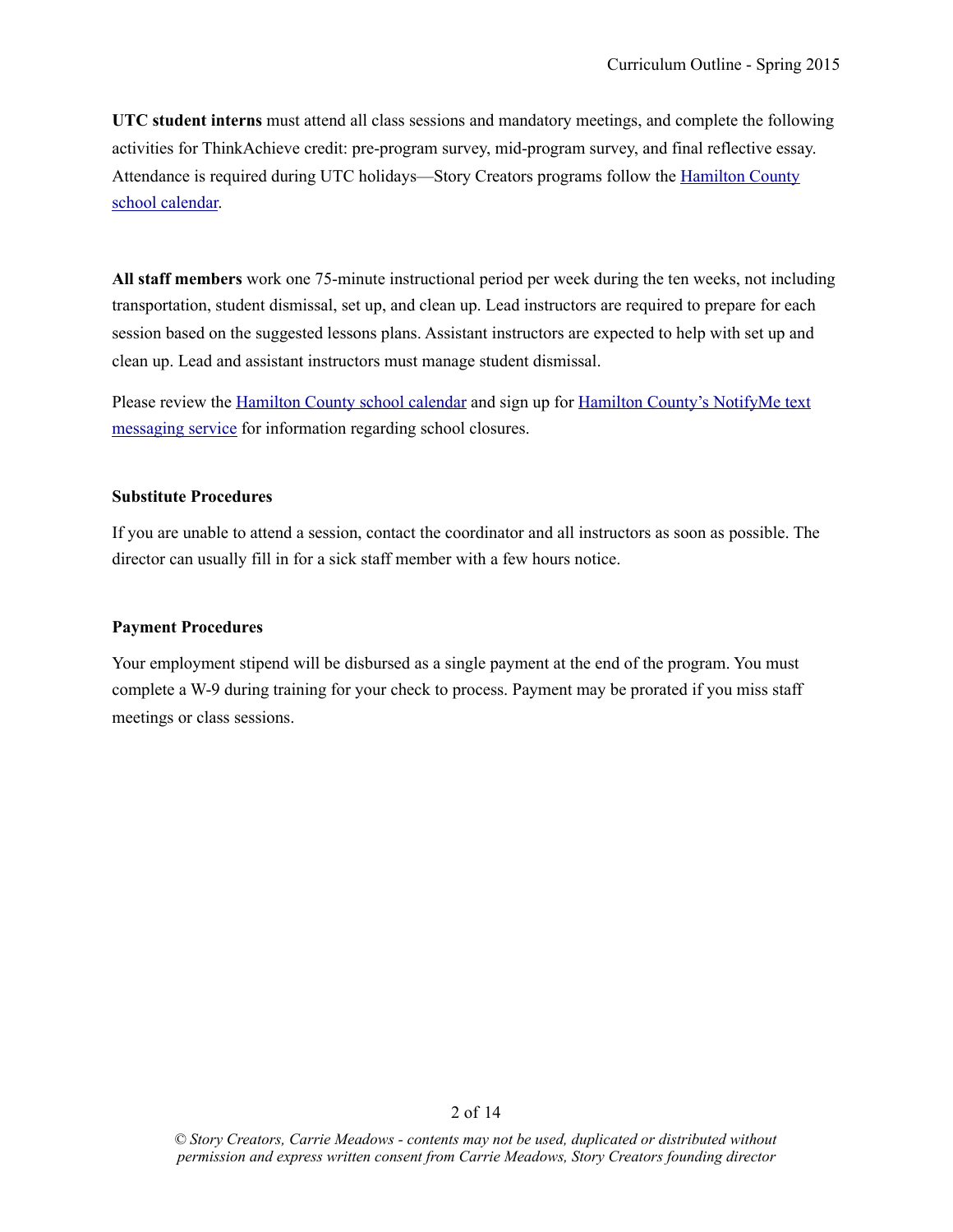## **SUGGESTED LESSON PLANS**

(75-min sessions)

### **Session 1: Poetry Rhythm/Repetition and Image + Watercolor Pencils**

15 min: Welcome and introduction plus snacks

### **\*\*REQUIRED Pre-Program Survey during snack time\*\***

10 min: Journal Prompt

**Consonant Train**: Give students a starting word then ask them to repeat the beginning consonant sound in new words. Students may work individually or as a class. For example, give students the word "lake" to create a consonant train like "lake, low, like, little, lilies." You may choose to develop the train as a sentence, such as "the lake is low like little lilies."

## 15 min: Model Texts and Class Discussion - **Rhythm/Repetition and Image in Poetry**

Read **"Rapper's Delight"** from *Hip Hop Speaks to Children* using the book and CD. Get students physically involved with clapping or stomping. Discuss repetition of words and sounds.

**Image** is the foundation of poetry. Encourage students to imagine with all five of their senses to create comparisons in the form of similes and metaphors.

**Rhythm** is the beat in a song or poem—you can hum or clap along with it. You can create rhythm by repeating consonant sounds at the beginnings of words (the snake sat on a stick and snuck a snack), vowel sounds within words (who knew you liked the zoo too), or sound repetitions like the "tics" at the end of each line in Douglas Florian's "The Ticks." And remember: poems don't need to rhyme to have rhythm.

10 min: Group Repetition

 Ask students to look back at their consonant trains and lead the class in a clapping beat as each student shouts a word from his or her list.

#### 15 min: Art Lesson - **Watercolor Pencils + Water + Paintbrushes**

# Introduce the Story Creators mantra: **There are no mistakes in art, only opportunities. No erasers needed!**

Work with students to identify and circle images from their consonant trains, such as "snake sandwich" Introduce watercolor pencils and washes and challenge students to draw their images then create color washes using paint brushes and water.

5 min: Group Share

## 3 of 14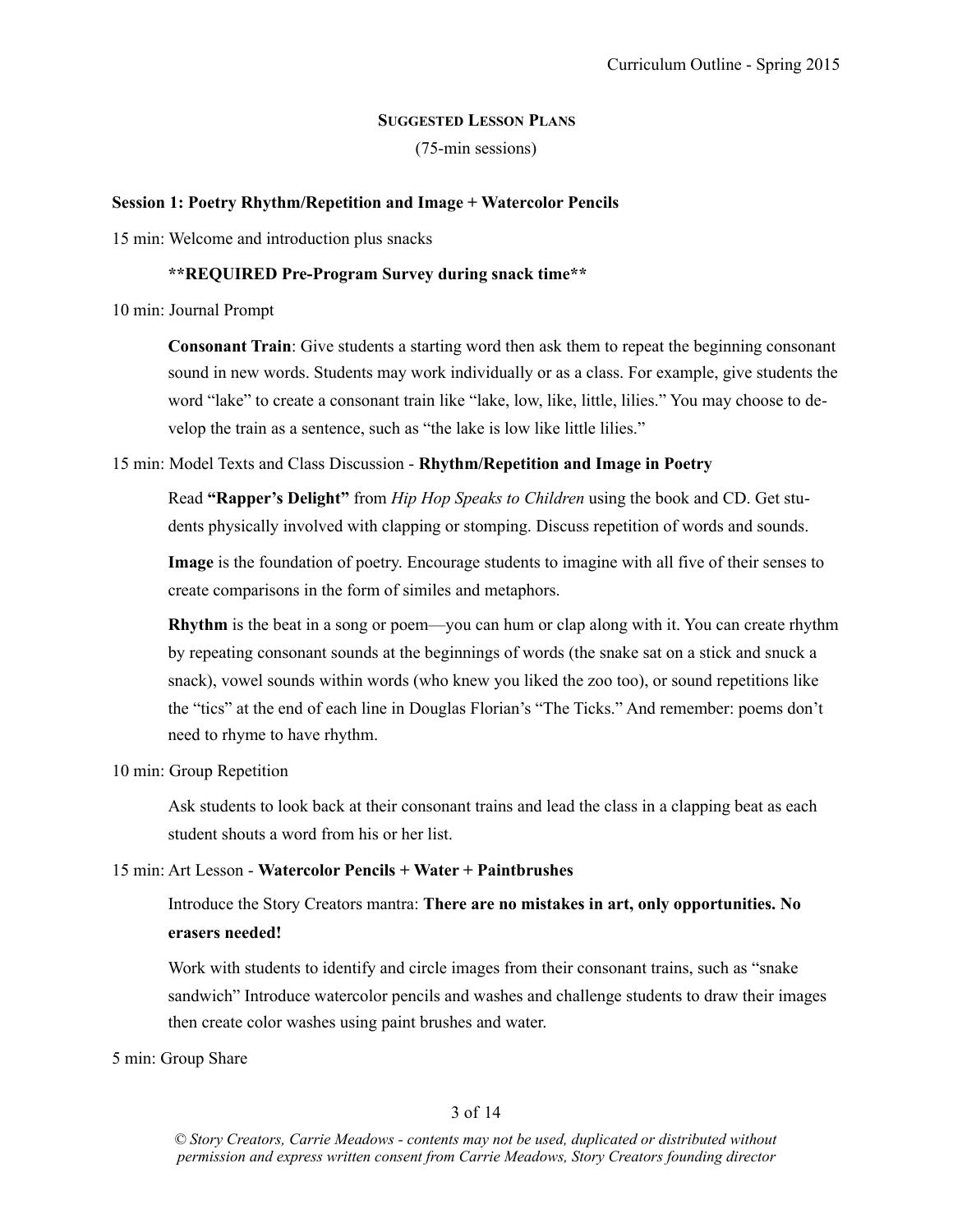Encourage students to share their consonant trains and illustrations with the class.

5 min: Clean up

Students return journals and art supplies.

### **Session 2: Rhythm/Repetition in Poetry + Water Soluble Pastels**

5 min: Snack

10 min: Journal Prompt

### **\*\*REQUIRED Writing Assessment Prompt\*\***

Describe yourself two or three years from now. What will you look like? What will you like to do? What will you think about school?

### 15 min: Model Text and Class Discussion - **Rhythm/Repetition in Poetry**

Read **"The Rosa Parks"** from *Hip Hop Speaks to Children* and Douglas Florian's "The Ticks." Discuss rhythm, especially the repeated sounds, words, and phrases.

**Rhythm** is the beat in a song or poem—you can hum or clap along with it. You can create rhythm by repeating consonant sounds at the beginnings of words (the snake sat on a stick and snuck a snack), vowel sounds within words (who knew you liked the zoo too), or sound repetitions like the "tics" at the end of each line in Douglas Florian's "The Ticks." And remember: poems don't need to rhyme to have rhythm.

10 min: Journal Prompt

**I will be…**Look back at your journal entry describing yourself in the future, choosing either a word, phrase or sound to repeat. Experiment with the repetitions to build a poem.

## 20 min: Art Lesson - **Water Soluble Pastels + Water + Paintbrushes**

Teach students to use pastels by taking off wrappers, smudging with torn paper, creating washes with water, etc. Ask them to draw pictures of their future selves or any other images they developed when responding to the journal prompt.

10 min: Group Share

 Encourage students to share their journal writing and illustrations. If there's time, discuss how the images and words could be combined into a collaborative poem.

5 min: Clean up

Students return journals and art supplies.

## 4 of 14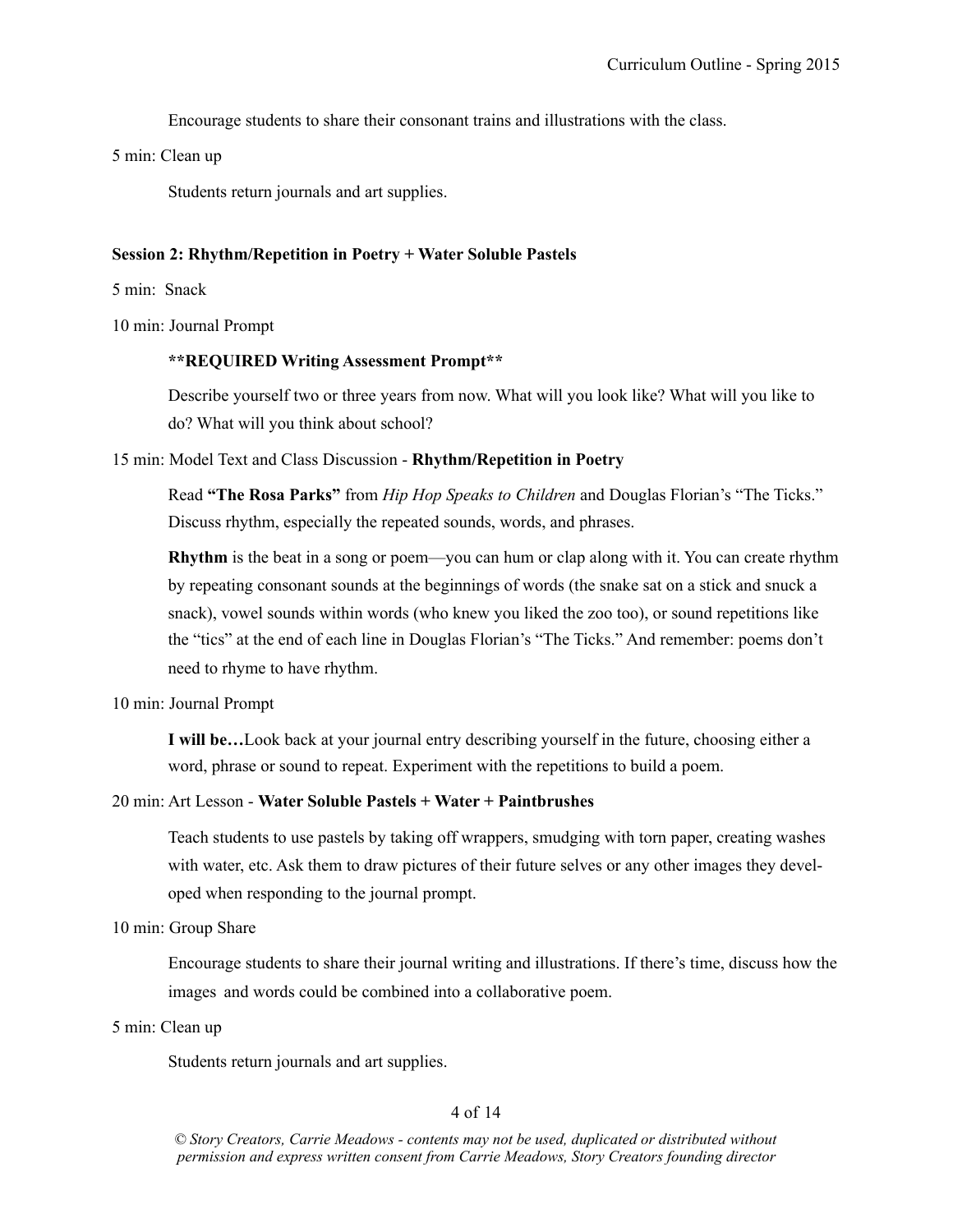## **Session 3: Image in Poetry + Cutouts**

5 min: Snack

10 min: Journal

**I Am**: Pretend to be something—a house, an animal, a stone, a river, etc. Put as many images together as you can think of as you describe what it's like to be the thing you've chosen. Here's an example to inspire you: "I am the floor of a house. I laugh when people step on me because it tickles."

**Images** are really important in poetry (and stories too!). To create an image, describe a thing, especially how it looks, tastes, feels, smells or sounds. Sometimes poets compare one thing to another to create an image, like "the bear's fur is soft as cotton" or "My ears are sharp like an owl's listening for the footsteps of tiny creatures in the night."

### 15 min: Model Text and Class Discussion - **Image in Poetry**

### Read the cutouts section of *Henri Matisse: Drawing with Scissors* **by Jane O'Connor.**

Discuss the cutouts by Matisse such as *La Gerbe*, the excerpt from *Jazz,* and *Blue Nude III*. What things do they represent? Do they look simple to make?

### 30 min: Art Lesson - **Construction Paper + Scissors + Glue**

Teach students to create cutouts without first drawing the shapes. Encourage them to play with the technique then challenge them to make cutouts for the image(s) they developed in their journal entries.

#### 10 min: Group Share

Encourage students to share their journal entries and cutouts.

5 min: Clean up

Students return journals and art supplies.

## **Session 4: Characters in Stories + Watercolor Pencils**

5 min: Snack

10 min: Journal Prompt

**Character in the Mirror**: Imagine a character, give your character a name, then imagine your character is looking in the mirror. What does he or she see? What do these physical traits say about who the character is on the inside?

## 5 of 14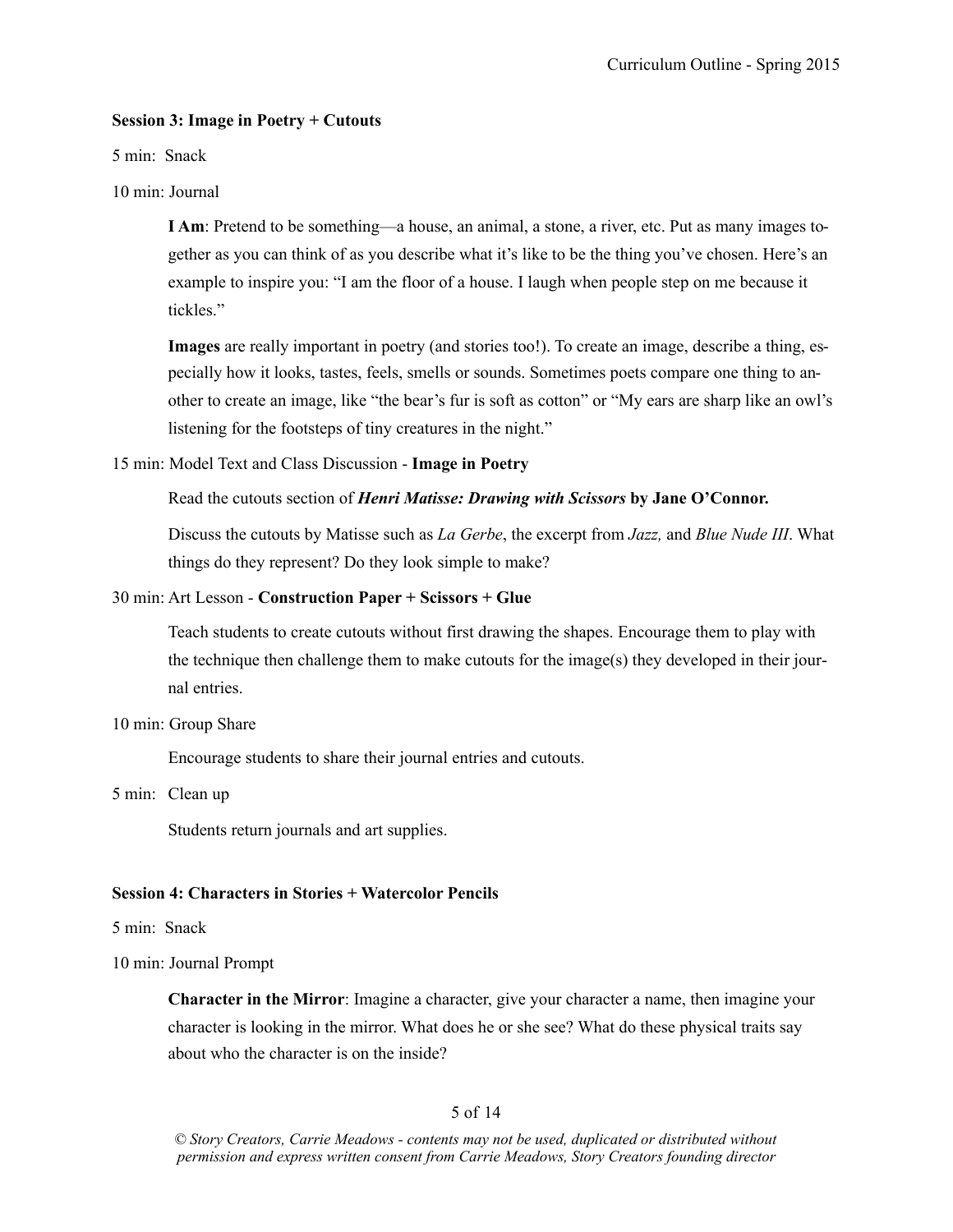15 min: Model Text and Class Discussion

### Read *Hairs* **by Sandra Cisneros**.

Discuss how Cisneros' characters are all unique, based on descriptions of their hair.

**Characters** are the people (but they don't have to be humans!) in your story, and they are a lot like you. Characters have likes and dislikes, and they definitely don't like to sit still and do nothing. Be sure to describe what they do in your story plus what makes them unique. For example, what do they look, sound, and smell like? Do they have particular likes, dislikes, memories, or dreams?

## 30 min: Collaborative Art Lesson - **Watercolor Pencils + Water + Paintbrushes**

Divide the students into groups and give each a large sheet of watercolor paper with the outline of a person's head or entire body. Have them work together to brainstorm and draw this character using a least one characteristic from each student's journal entry. Encourage students to consider the following questions as they work:

- who is the character?
- where does he or she live?
- what does he or she like best?
- what does he or she not like at all?
- what's his or her favorite thing to do?
- where does he or she live?
- what's his or her hair like?
- what are his or her eyes like?
- what's his or her mouth like?
- what does his or her skin look like?
- what do his or her clothes look like?

## 10 min: Group Share

 Encourage groups to share their characters, discussing the who they are, what they like, and what they do.

5 min: Cleanup

Students return journals and art supplies.

# 6 of 14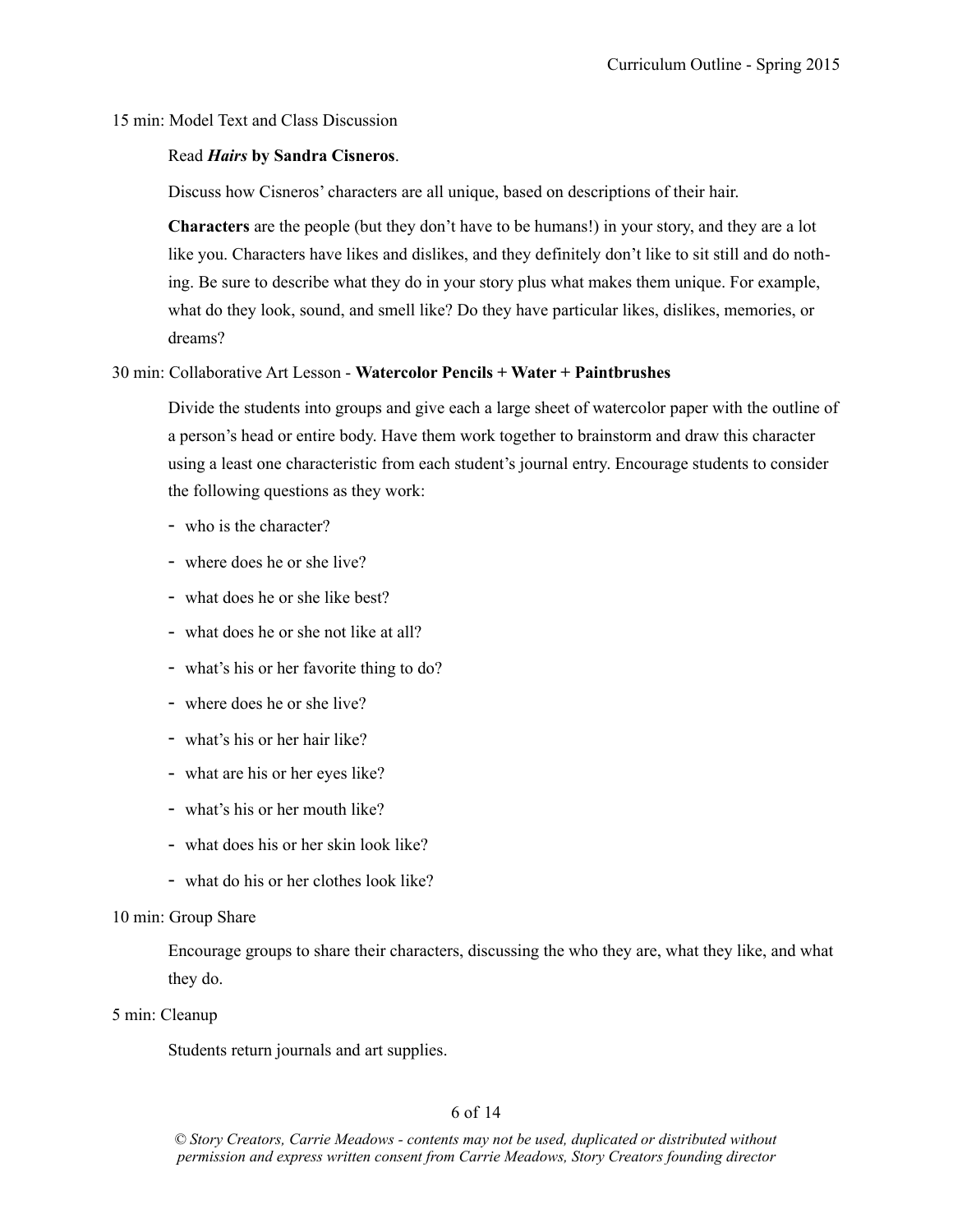## **Session 5: Conflict and Plot in Stories + Cutouts**

5 min: Snack

10 min: Journal Prompt

**What If?** Read a brief story (see below) to the class and ask, "If x happens, how would that change the story?" Ask students to write the new story individually or in pairs. You might even work with the class to decide what change the story needs to direct the "What if" question. A variation on this exercise is to stop reading before the end if the story and ask students, "What happens next?" and encourage them to resolve the conflict.

**Example story**: A green caterpillar lived in a land of wild grasses and leaves. The caterpillar's mother warned her to stay hidden under the leaf of a tree in the daytime, waiting until nighttime to eat the leave and move to a new one for hiding. But this caterpillar became very hungry one afternoon, and she ate five big holes through the leaf she'd been hiding under all day. When she poked her head through the fifth hole she'd eaten, she looked up to see the orange beak of a robin.

"Hello," said the robin.

Not knowing he was a very kind robin who had already eaten that day and had no intention of eating her, the caterpillar ran toward the trunk of the tree. In her rush, she accidentally brushed the tail of a lizard.

The lizard flicked her head and tongue out quickly and said, "Ooh—lunch!"

## **What if…the caterpillar had talked to the kind robin instead of running away?**

## or **What happened next?**

15 min: Model Text and Class Discussion - **Conflict and Plot in Stories**

## Read *Bow-Wow Bugs a Bug* **by Mark Newgarden and Megan Montague Cash**.

Discuss what happens in the story, focusing on cause and effect. If they choose students may add dialogue for the characters to help them describe what happens in the story.

**Plot** includes all the things that happen in a story. Something happens in every story, and the order that the events happen matter. Think about what happens in a story you've read, and how the characters react.

**Conflict** - Just like you and a friend can disagree, or you don't always get to do exactly what you want, conflict is what writers call the problems their characters face. You might think about your own stories this way: Who is the most important character? What does he or she want? Who or what stands in the way?

## 7 of 14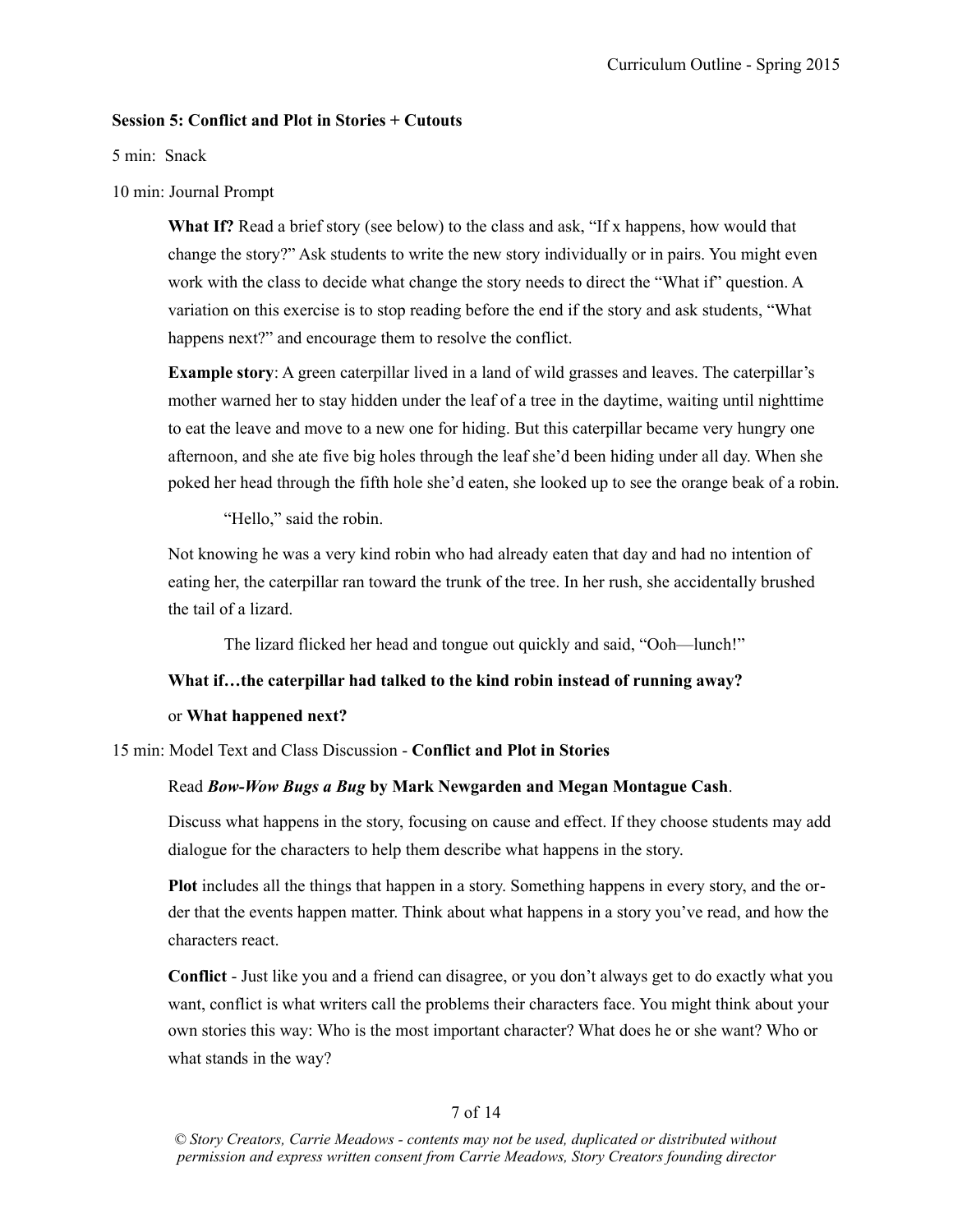### 30 min: Collaborative Art Lesson - **Construction Paper + Scissors + Glue**

Divide students into groups, giving each group a large section of butcher paper with four predrawn rectangles like you'd see in a comic book. Have students work together to create cutouts (and dialog bubbles if they have time) that show forward plot movement for the caterpillar based on their journal responses.

Example: (frame 1) The caterpillar said hello to the robin, and the robin picked the caterpillar up with its beak (frame 2) the caterpillar screamed, afraid she'd be eaten (frame 3), then the robin flapped its wing to lift them into the air just as a lizard darted its mouth toward the caterpillar, and (frame 4) the robin said, "That was close! Are you okay?" In plot, every character action causes a response or reaction, which propels the story forward.

#### 10 min: Group Share

Encourage students to share their cutout comics.

### 5 min: Cleanup

Students return journals and art supplies.

### **Session 6: Setting in Story + Water Soluble Pastels**

- 5 min: Snack
- 10 min: Journal

**Flying High:** Pretend you are flying over your neighborhood or an imaginary place you'd like to live. What do you see?

### 15 min: Model Text and Class Discussion - **Setting in Story**

#### Read *Abuela* **by Arthur Dorros**.

 Discuss how the girl and grandmother in *Abuela* learn about where they live by flying over it. What might they have missed if they'd looked from inside the setting instead of above it? What do they learn about the place they thought they already knew so well?

**Setting** is the physical space where a story takes place. Some settings are real (like your house or apartment), and some settings are magical ones that you imagine. Setting can affect characters and their actions in a story—wouldn't you do different things in a dark and scary forest than you would at an ice cream shop?

## 8 of 14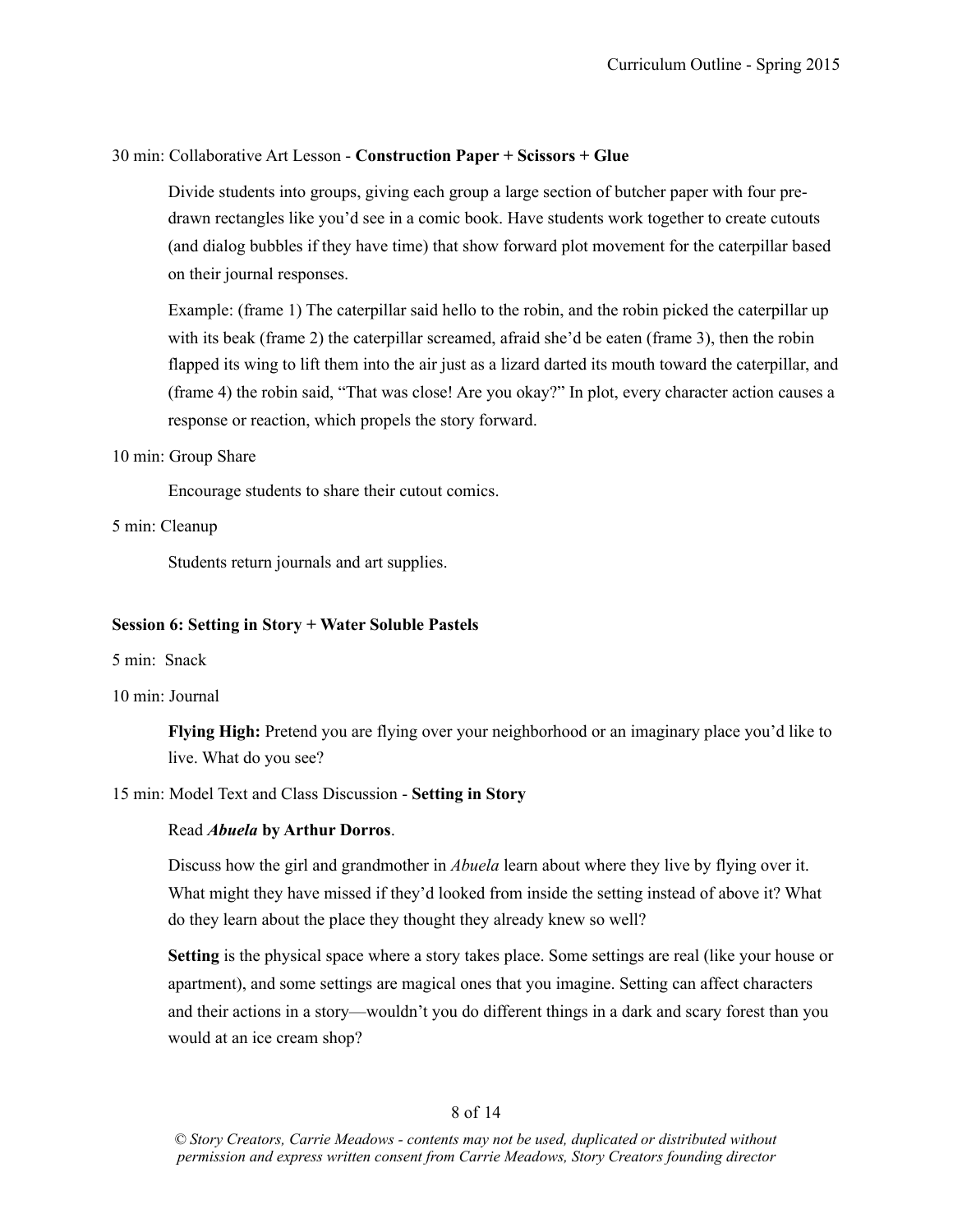### 30 min: Collaborative Art Lesson - **Water Soluble Pastels + Water + Paintbrushes**

Divide the students into groups and give each a large sheet of watercolor paper. Ask them to draw a single setting with pastels using a least one characteristic from each student's journal entry. Challenge the groups to consider the following issues:

- is this setting real or magical?
- what people or creatures live in this setting?
- what do houses and buildings look like in this setting?

#### 10 min: Group Share

Encourage groups to share their settings with the class.

#### 5 min: Cleanup

Students return journals and art supplies.

### **Session 7: Overflow or Review Day**

Review a writing or illustration technique you had to cut short before, or one the students seemed especially interested in exploring. Use the instructor resources document for additional writing prompts, poems, etc. For example, you might review poetry and image using poems from *Hip Hop Speaks to Children* or the instructor resources packet to discuss repetition and rhythm and remind students that poetry is an option for the final collaborative book. Or you could explore one of the following books with relevant art techniques:

- *- Looking Like Me* by Walter Dean Meyers and Christopher Myers: poetry, rhythm, cutouts
- *- John Coltrane's Giant Steps:* images and the five senses, pastels
- *- Goldilocks and the Three Dinosaurs*: Fairytale Starring Me journal prompt, watercolor pencils

Alternatively, you may choose to begin the collaborative story or poem during this session depending on the speed with which your students have completed previous activities.

#### **Session 8: Collaboration**

5 min: Snack

10 min: Class discussion

Ask your students whether they want to write story or a poem for the collaborative book.

## 9 of 14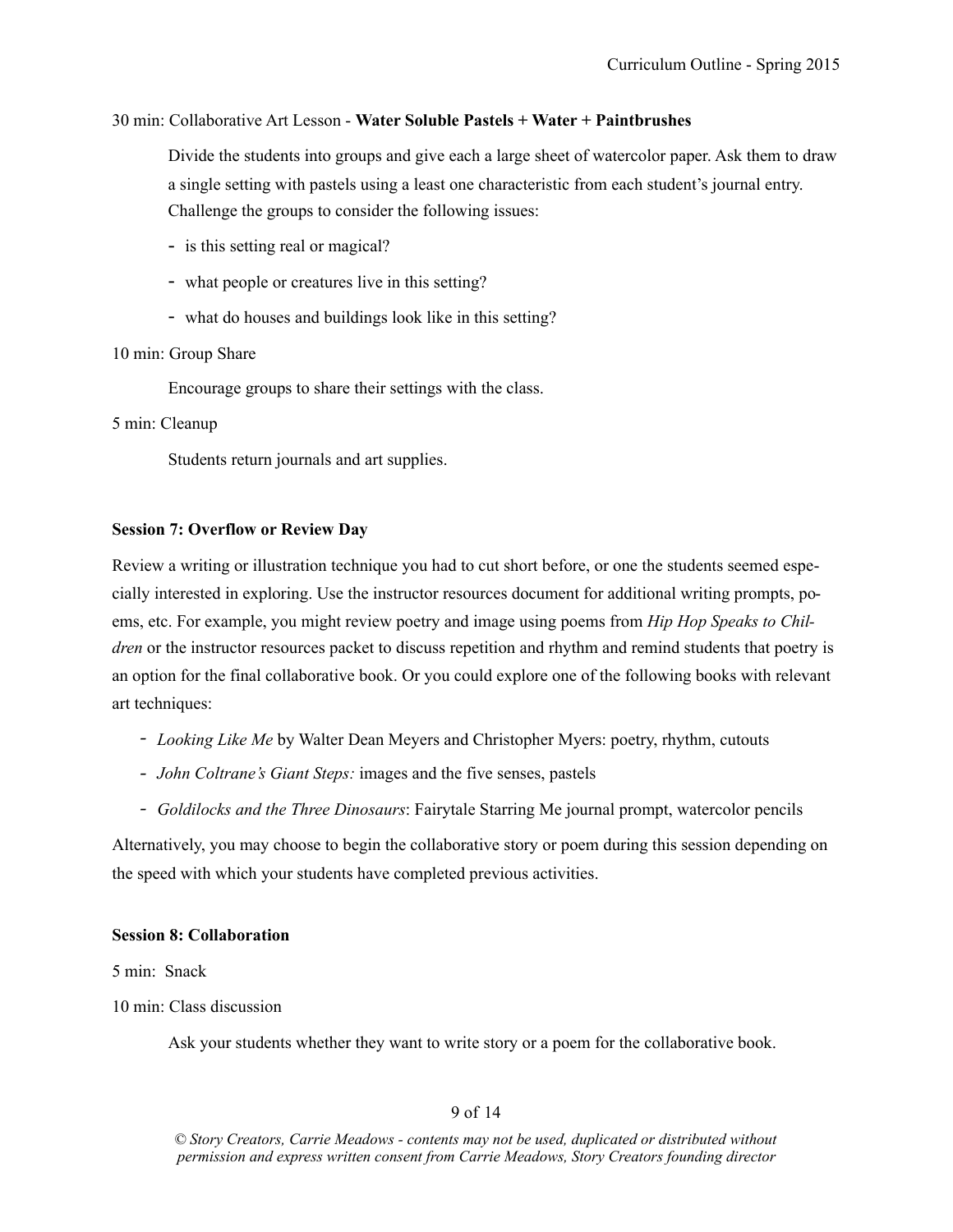30 min: Group writing

Prompt suggestions for story:

**Pass the Line - Ask each student to write a fantastic line such as, "When the purple dinosaur**  walked into my kitchen, I grabbed a banana." Ask the student to pass the line to the right, add a new line, and so on. Tell your students to try to keep the characters doing things to create conflict and plot.

**Fiction O&A** - Develop a character as a group then have the students take turns being the character while the rest of the question asks questions such as, "Where do you live," "What's your favorite thing in the world," and "What would you do if it was taken away?" Collect the answers to begin piecing together to group story.

Prompt suggestions for poetry:

**Poetry O&A** - Ask students to respond the work of their peers by writing question and answer poems in pairs, small groups, or as a whole class. For example, one student might ask, "How high does the sky reach?" and another could respond, "Higher than your dreams."

Wish List - Poet Kenneth Koch asked individual elementary school students to respond to this simple prompt: " I wish I was \_\_\_.." He encouraged students to include their wildest wishes. Some of the students wished they were on the moon or in a spaceship, and others wished they could see a loved one who had passed away. This is a great way to let the students explore their imaginations while also building a collaborative list poem.

30 min: Storyboard and Individual Assignments

Work with the class to develop a rough storyboard for their collaborative poem or story. Assign each student one full spread with text plus illustrations using at least two illustration techniques: cutout, watercolor pencil, and/or water soluble pastel.

#### **Session 9: Student Pages**

Have snack time then begin final student spreads. Set up stations for all three art techniques for students to self-select, and make student journals and all classroom books available for the students to review.

\*\*Students should sign their pages and the inside cover of the book, but **they must not include their full last names (last initial is fine) for safety/legal reasons.**

## 10 of 14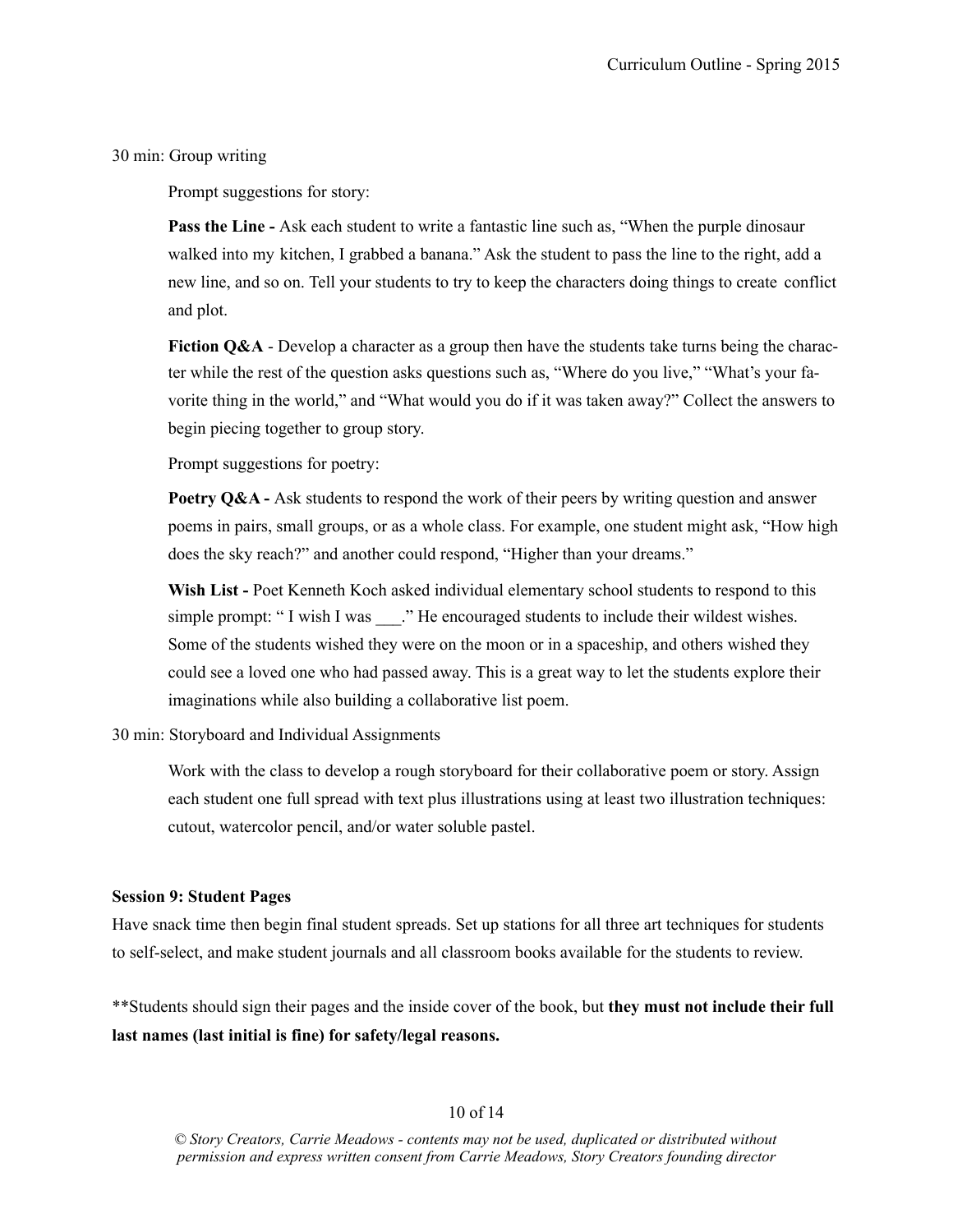## **Session 10: Finalize the Collaborative Book + Celebrate!**

20 min: Art Stations

Set up stations for all three art techniques, allowing students to put the final touches on their pages for the collaborative book.

10 min: Journal Prompt

## **\*\*REQUIRED Writing Assessment Prompt\*\***

Describe yourself two or three years from now. What will you look like? What will you like to do? What will you think about school?

10 min: Survey

## **\*\*REQUIRED Pre-Program Survey\*\***

## 35 min: Celebration

Distribute pizza and drinks, then present the best piece produced by each student. At the end of the celebration, return all work **EXCEPT**:

- *-* student journals
- *-* post-program survey
- *-* one exemplary piece of art produced by each student (only include the first name of the student on the back)
- *-* the final collaborative book

We'll give students their journals and a printed copy of the collaborative book at the gallery reception.

## **Gallery Reception with friends and family**: Details TBD

**\*\*Final Note:** You won't be able to cover everything in the curriculum, and that's okay. You must, however, finish the program with a finished collaborative book, pre- and post-tests, plus the initial and final writing assessments.

## 11 of 14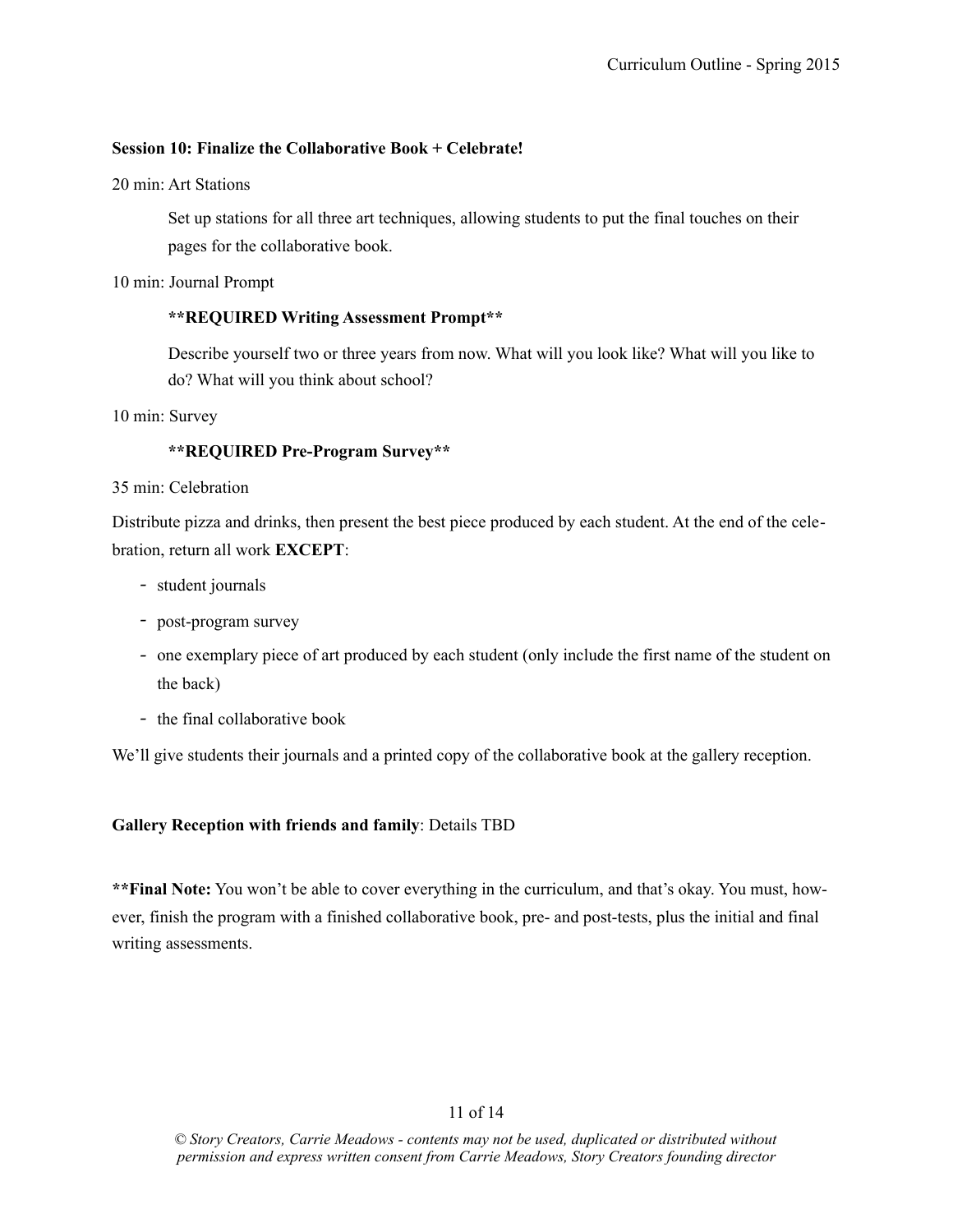## **SUPPLEMENTAL POETRY**

## **My People**

by Langston Hughes

The night is beautiful, So the faces of my people.

The stars are beautiful, So the eyes of my people.

Beautiful, also, is the sun. Beautiful, also, are the souls of my people.

**Vowels** (Voyelles) by Arthur Rimbaud, translated by Kenneth Koch

Black A, white E, red I, green U, blue O—vowels I'll tell, someday, of your secret origins: A, black hairy corset of dazzling flies Who boom around cruel stenches,

Gulfs of darkness; E, candor of steam and of tens, Lances of proud glaciers, white kings, Queen- Anne's-lace shivers; I, deep reds, spit blood,laughter of beautiful lips In anger or in drunkenness and penitence;

U, cycles, divine vibrations of dark green oceans, Peacefulness of pastures dotted with animals, the peace of wrinkles Which alchemy prints on studious foreheads;

O, supreme trumpet, full of strange harsh sounds, Silences which are crossed by Worlds and by Angels— O, Omega, violet ray of Her Eyes!

## 12 of 14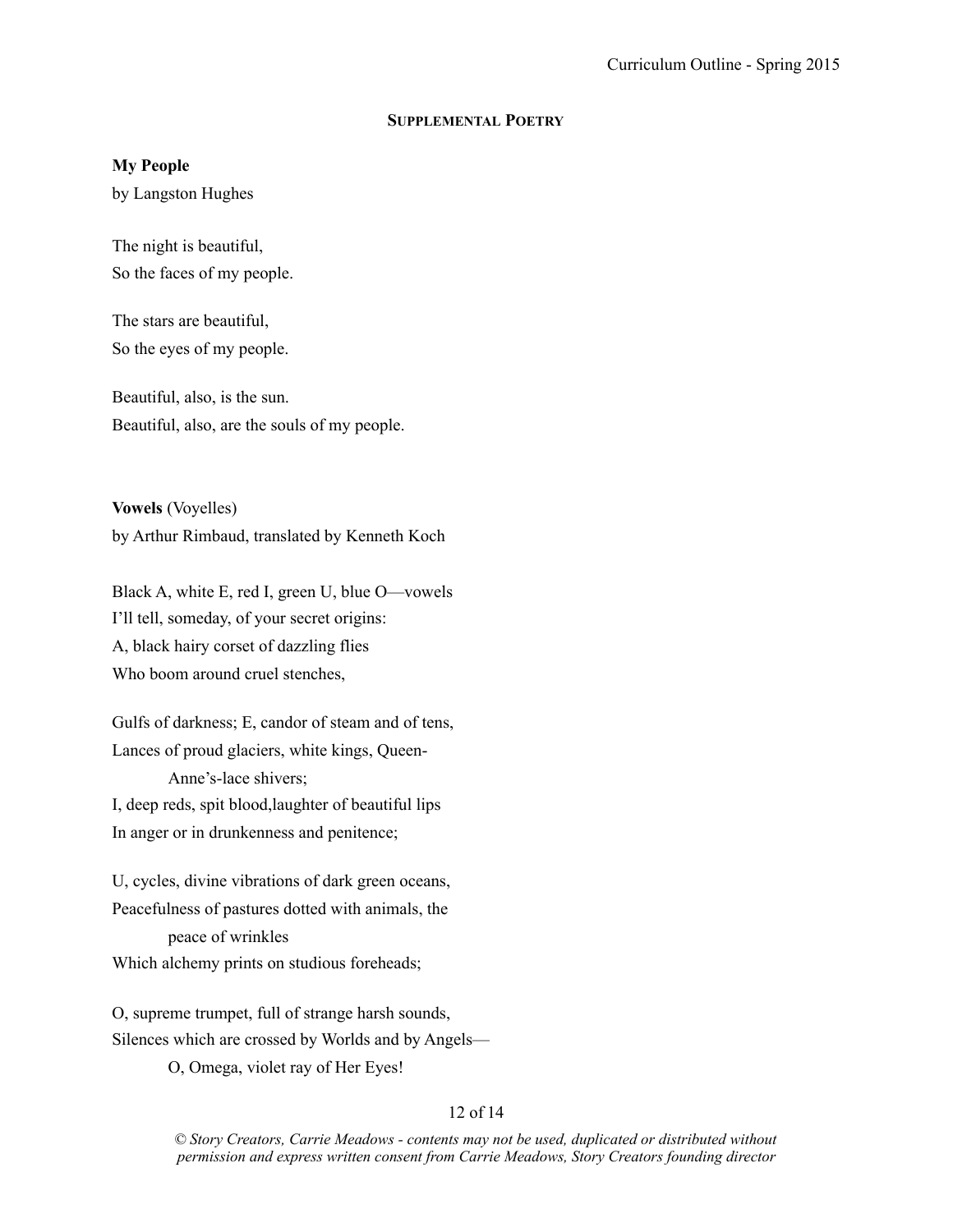## **[The Delight Song of Tsoai-talee](http://www.poetryfoundation.org/poem/175895)**

by [N. Scott Momaday](http://www.poetryfoundation.org/bio/n-scott-momaday)

I am a feather on the bright sky I am the blue horse that runs in the plain I am the fish that rolls, shining, in the water I am the shadow that follows a child I am the evening light, the lustre of meadows I am an eagle playing with the wind I am a cluster of bright beads I am the farthest star I am the cold of dawn I am the roaring of the rain I am the glitter on the crust of the snow I am the long track of the moon in a lake I am a flame of four colors I am a deer standing away in the dusk I am a field of sumac and the pomme blanche I am an angle of geese in the winter sky I am the hunger of a young wolf I am the whole dream of these things You see, I am alive, I am alive I stand in good relation to the earth I stand in good relation to the gods I stand in good relation to all that is beautiful I stand in good relation to the daughter of Tsen-tainte You see, I am alive, I am alive

You can find this poem online at <http://www.poetryfoundation.org/poem/175895>

## 13 of 14